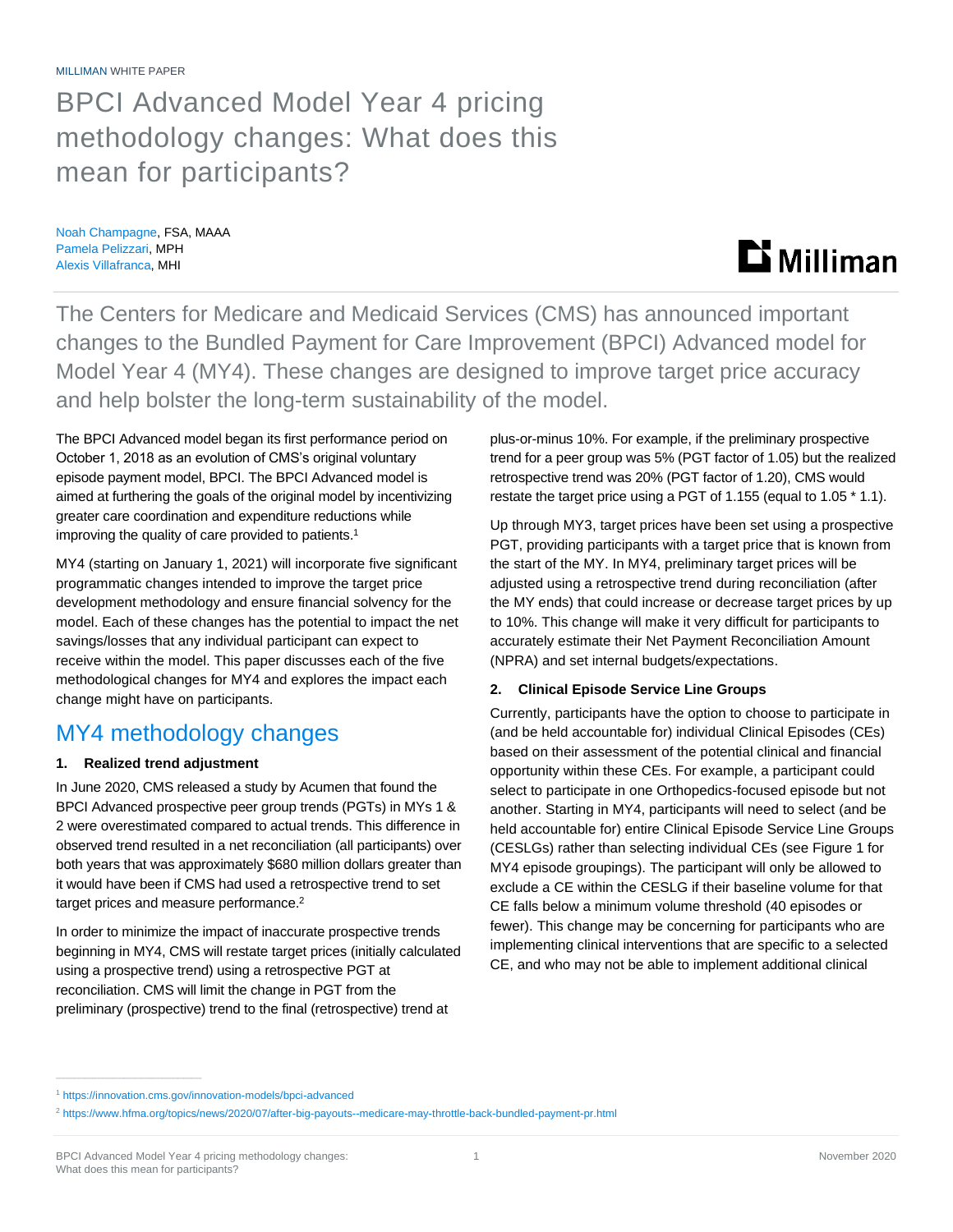interventions to address the other CEs within the CESLG due to resource limitations or other challenges. While CEs are grouped into CESLGs based on shared characteristics, participants may need to expand or re-structure their current interventions in order to feel comfortable taking risk for additional CEs.

#### Modified Clinical Episode overlap methodology  $3.$

In MY4, CMS will not allow CEs to overlap in either the baseline or performance periods. In both periods, every episode will be attributed to a single entity without regard to participation status.

This is a change from the current methodology where clinical episodes are allowed to overlap in the baseline period (but not the performance period) and they are attributed to both participants and non-participants—thus maximizing the number of acute care hospitals (ACHs) eligible to participate in BPCI

Advanced for any given CE. In the performance period, episodes are preferentially attributed to participants, which maximizes the number of CEs those participants accrue in the model.

According to CMS,<sup>3</sup> this change is meant to "...create consistency in the way that Clinical Episodes are constructed in both the baseline and Performance Periods..." This consistency could improve target price accuracy. However, this update will limit the number of ACHs eligible for CEs (due to fewer baseline episodes being attributed) and will reduce the number of CEs in BPCI Advanced Performance Periods beginning in MY4.

Given the MY4 expansion of participation to include all CEs within a CESLG, it is possible that this change will limit the number of additional unwanted CEs that a given ACH may be held accountable for (as well as the volume of those CEs).

#### FIGURE 1: MY4 FPISODE GROUPINGS

## **MY4 CESLGs**

#### Cardiac Care

- Acute Myocardial Infarction (AMI)
- · Cardiac Arrhythmia
- · Congestive Heart Failure

#### **Cardiac Procedures**

- · Cardiac Defibrillator (IP)
- · Cardiac Defibrillator (OP)
- · Cardiac Valve
- Coronary Artery Bypass Graft (CABG)
- Endovascular Cardiac Valve Replacement
- · Pacemaker
- Percutaneous Coronary Intervention (PCI IP)
- · Percutaneous Coronary Intervention (PCI OP)

#### **Gastrointestinal Care**

- Disorders of the Liver Except Malignancy, Cirrhosis, or Alcoholic Hepatitis
- · Gastrointestinal Hemorrhage
- · Gastrointestinal Obstruction
- · Inflammatory Bowel Disease

### **Gastrointestinal Surgery**

- **Bariatric Surgery**
- · Maior Bowel Procedure

### **Medical & Critical Care**

- $\blacksquare$  Cellulitis
- · Chronic Obstructive Pulmonary Disease (COPD), Bronchitis, Asthma
- · Renal Failure
- **Sepsis**
- · Simple Pneumonia & Respiratory Infections
- **Urinary Tract Infection**

#### **Neurological Care**

- $S$ eizures
- $\blacksquare$  Stroke

#### **Orthopedics**

- . Double Joint Replacement of the Lower Extremity
- Fractures of the Femur and Hip or Pelvis
- . Hip and Femur Procedures Except Major Joint
- . Lower Extremity/Humerus Procedure Except Hip, Foot, Femur
- . Major Joint Replacement of the Lower Extremity (IP and OP)
- . Major Joint Replacement of the Upper Extremity

### **Spinal Procedures**

- . Back and Neck Except Spinal Fusion (IP)
- · Back and Neck Except Spinal Fusion (OP)
- · Spinal Fusion

<sup>&</sup>lt;sup>3</sup> https://innovation.cms.gov/media/document/bcpi-model-overview-fact-sheet-my4